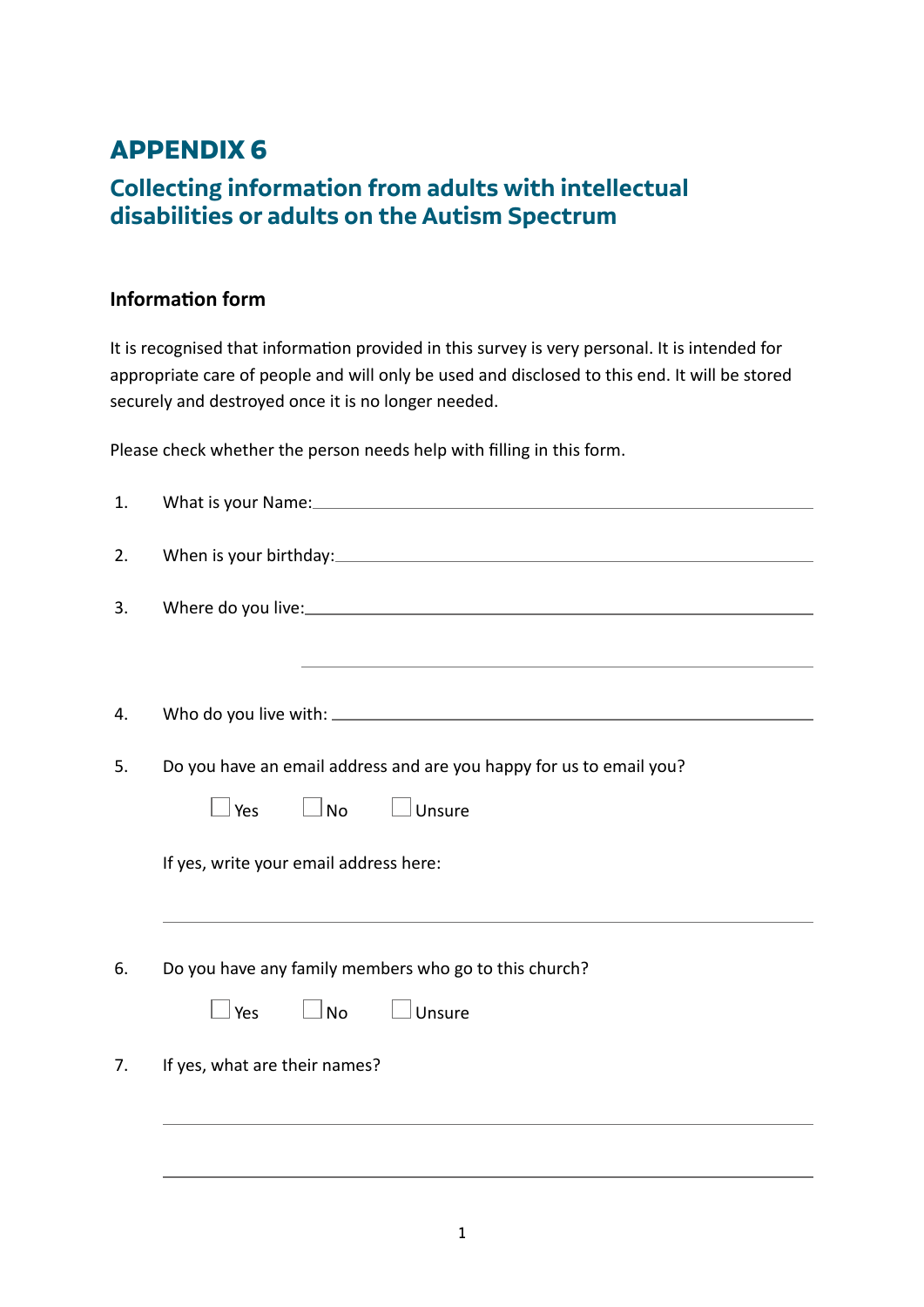| Unsure<br>Yes<br><b>No</b><br>If yes, what are their names?<br>Do you have a disability?<br>$\Box$ Prefer not to say<br>Yes<br>$\Box$ No<br>Unsure<br>If yes, can you please tell us about your disability so we can help support you at<br>church?<br>What do you like doing or are good at doing?<br>Do you need any help at church?<br><b>No</b><br>Unsure<br>Yes<br>If yes, what do you need help with?<br>Help with a wheelchair or walker and getting around the building;<br>Getting a large print Bible and other information in large print; | Do you have any friends who go to this church? |
|-------------------------------------------------------------------------------------------------------------------------------------------------------------------------------------------------------------------------------------------------------------------------------------------------------------------------------------------------------------------------------------------------------------------------------------------------------------------------------------------------------------------------------------------------------|------------------------------------------------|
|                                                                                                                                                                                                                                                                                                                                                                                                                                                                                                                                                       |                                                |
|                                                                                                                                                                                                                                                                                                                                                                                                                                                                                                                                                       |                                                |
|                                                                                                                                                                                                                                                                                                                                                                                                                                                                                                                                                       |                                                |
|                                                                                                                                                                                                                                                                                                                                                                                                                                                                                                                                                       |                                                |
|                                                                                                                                                                                                                                                                                                                                                                                                                                                                                                                                                       |                                                |
|                                                                                                                                                                                                                                                                                                                                                                                                                                                                                                                                                       |                                                |
|                                                                                                                                                                                                                                                                                                                                                                                                                                                                                                                                                       |                                                |
|                                                                                                                                                                                                                                                                                                                                                                                                                                                                                                                                                       |                                                |
|                                                                                                                                                                                                                                                                                                                                                                                                                                                                                                                                                       |                                                |
|                                                                                                                                                                                                                                                                                                                                                                                                                                                                                                                                                       |                                                |
|                                                                                                                                                                                                                                                                                                                                                                                                                                                                                                                                                       |                                                |
|                                                                                                                                                                                                                                                                                                                                                                                                                                                                                                                                                       |                                                |
|                                                                                                                                                                                                                                                                                                                                                                                                                                                                                                                                                       |                                                |
|                                                                                                                                                                                                                                                                                                                                                                                                                                                                                                                                                       |                                                |
|                                                                                                                                                                                                                                                                                                                                                                                                                                                                                                                                                       |                                                |
|                                                                                                                                                                                                                                                                                                                                                                                                                                                                                                                                                       |                                                |
|                                                                                                                                                                                                                                                                                                                                                                                                                                                                                                                                                       |                                                |
|                                                                                                                                                                                                                                                                                                                                                                                                                                                                                                                                                       |                                                |
|                                                                                                                                                                                                                                                                                                                                                                                                                                                                                                                                                       | A friend to help you get around;               |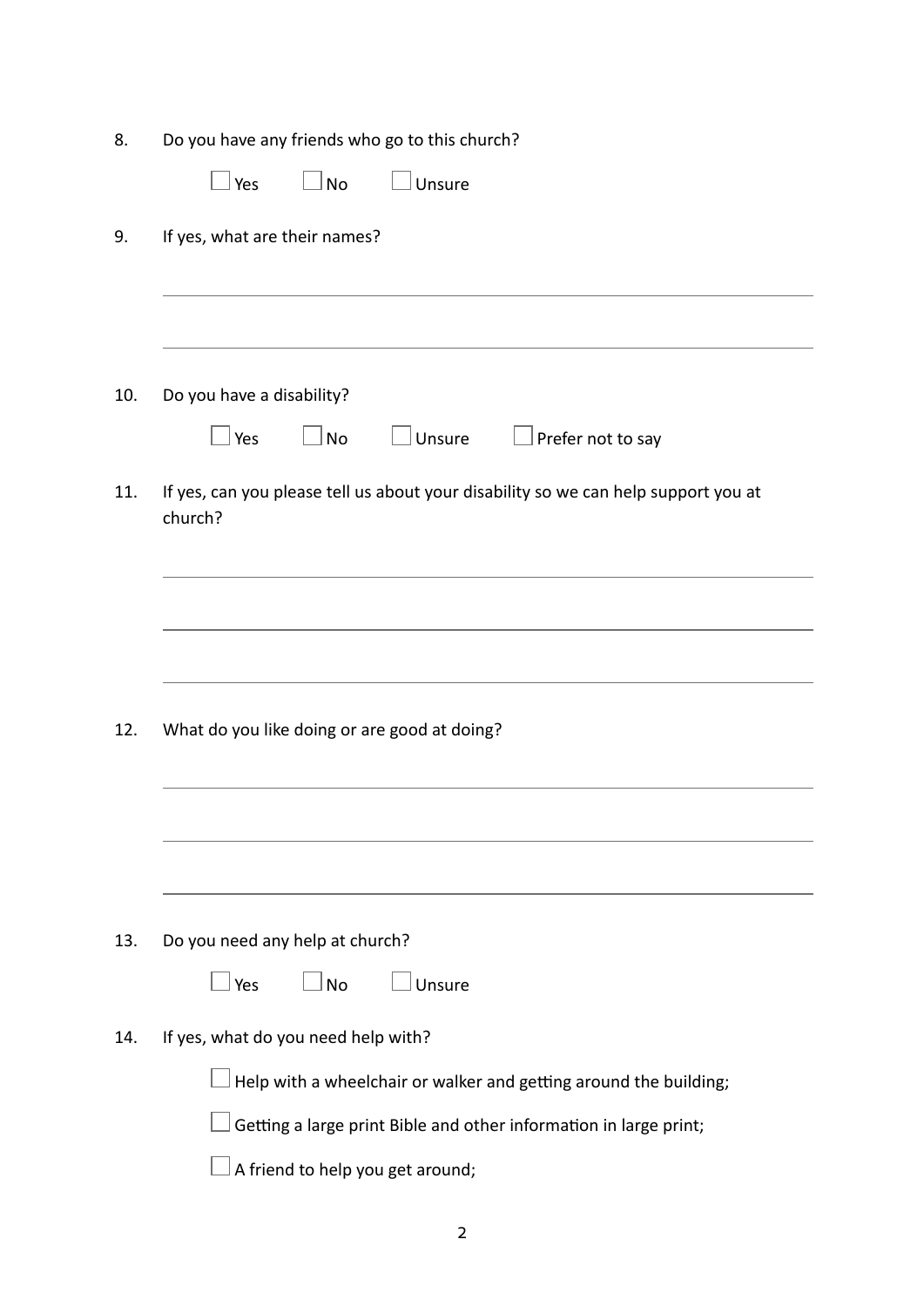|     | Special seating to see or hear better during church;                                                                                                                                    |
|-----|-----------------------------------------------------------------------------------------------------------------------------------------------------------------------------------------|
|     | Joining a prayer group or Bible study group that meets during the week                                                                                                                  |
|     |                                                                                                                                                                                         |
| 15. | Are there any areas of church you would like to be more involved in or would like to<br>serve in (for example, youth ministry, Bible reading, welcoming team, etc)?<br>Yes<br><b>No</b> |
| 16. | If yes, which ministry would you like to be involved in and in what way would you like<br>to be involved?                                                                               |
|     | Leader/Server<br>Participant                                                                                                                                                            |
| 17. | If you are interested in helping out at church, what areas do you think you might like<br>to be involved?                                                                               |
|     | Welcoming at the front door of church                                                                                                                                                   |
|     | Helping serve morning tea                                                                                                                                                               |
|     | Setting up/packing up chairs                                                                                                                                                            |
|     | Helping in the office                                                                                                                                                                   |
|     | Something else?                                                                                                                                                                         |
| 18. | If you would like to be a volunteer at our church, you will need to have a police check<br>to make sure you have not committed any crimes. Is this ok?<br>⊥No<br>Unsure<br>∣ Yes        |
| 19. | If you would like to be a volunteer at our church, you will need to complete a course<br>called Safe Ministry Training. Is this ok?<br>Yes<br><b>No</b><br>Unsure                       |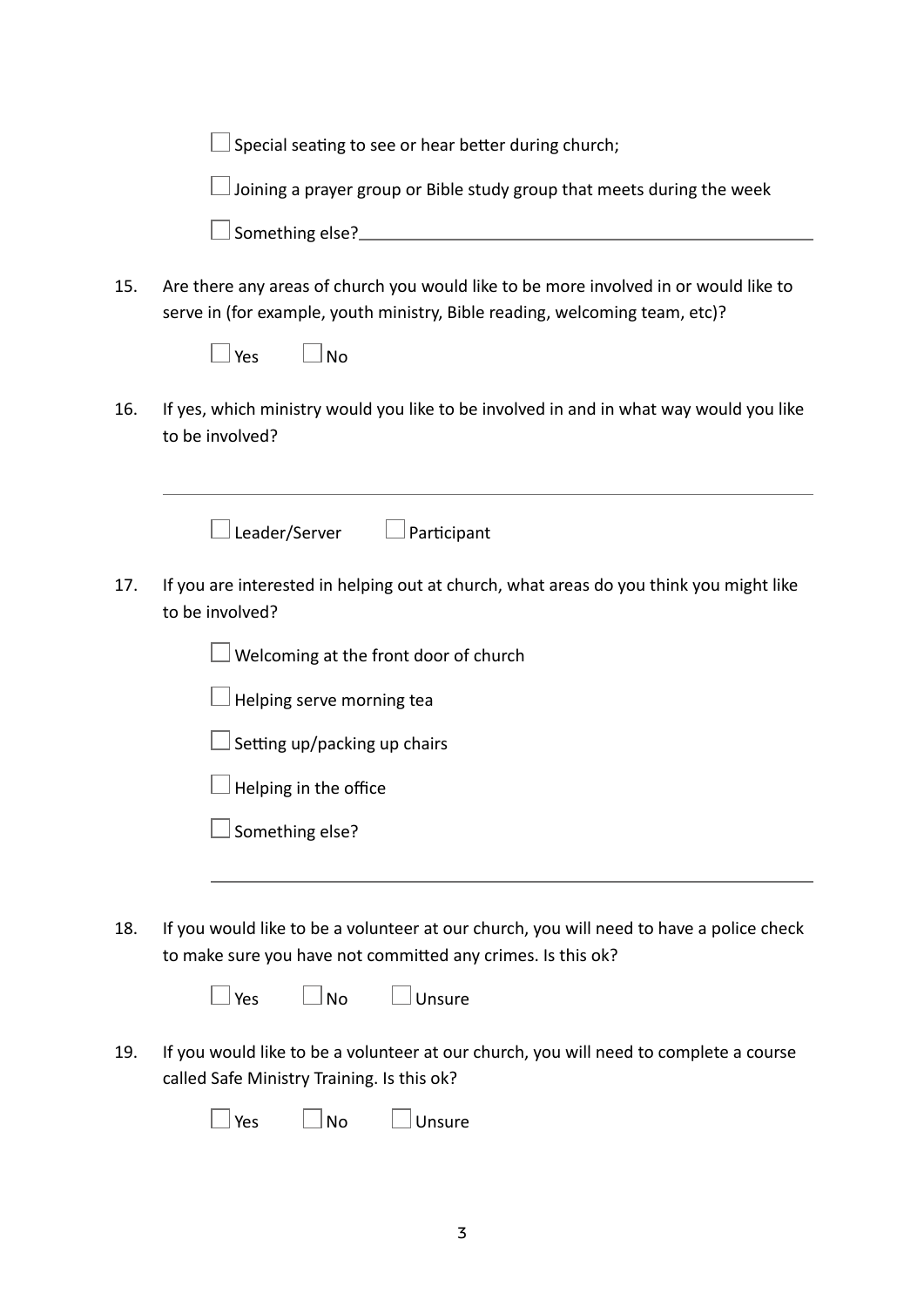## **Medical Information**

| $\Box$ No<br>$\Box$ Unsure<br>Yes<br>If yes, please tell us about your medication:               |
|--------------------------------------------------------------------------------------------------|
|                                                                                                  |
|                                                                                                  |
|                                                                                                  |
|                                                                                                  |
|                                                                                                  |
|                                                                                                  |
| Do you have seizures?                                                                            |
| $\Box$ No<br>Unsure<br>Yes                                                                       |
| If yes, do we need to know anything about your seizures:                                         |
|                                                                                                  |
|                                                                                                  |
|                                                                                                  |
|                                                                                                  |
| Are there any foods you can't eat? (Because of allergies or intolerances or other<br>reasons)    |
| Yes<br><b>No</b><br>Unsure                                                                       |
|                                                                                                  |
| If yes, tell us about the foods you can't eat:                                                   |
|                                                                                                  |
|                                                                                                  |
|                                                                                                  |
|                                                                                                  |
|                                                                                                  |
| If there is an emergency, who is the best person for us to talk to about you:<br>Your mum or dad |

 $\Box$  Your grandparents or other family member

 $\square$  A support worker